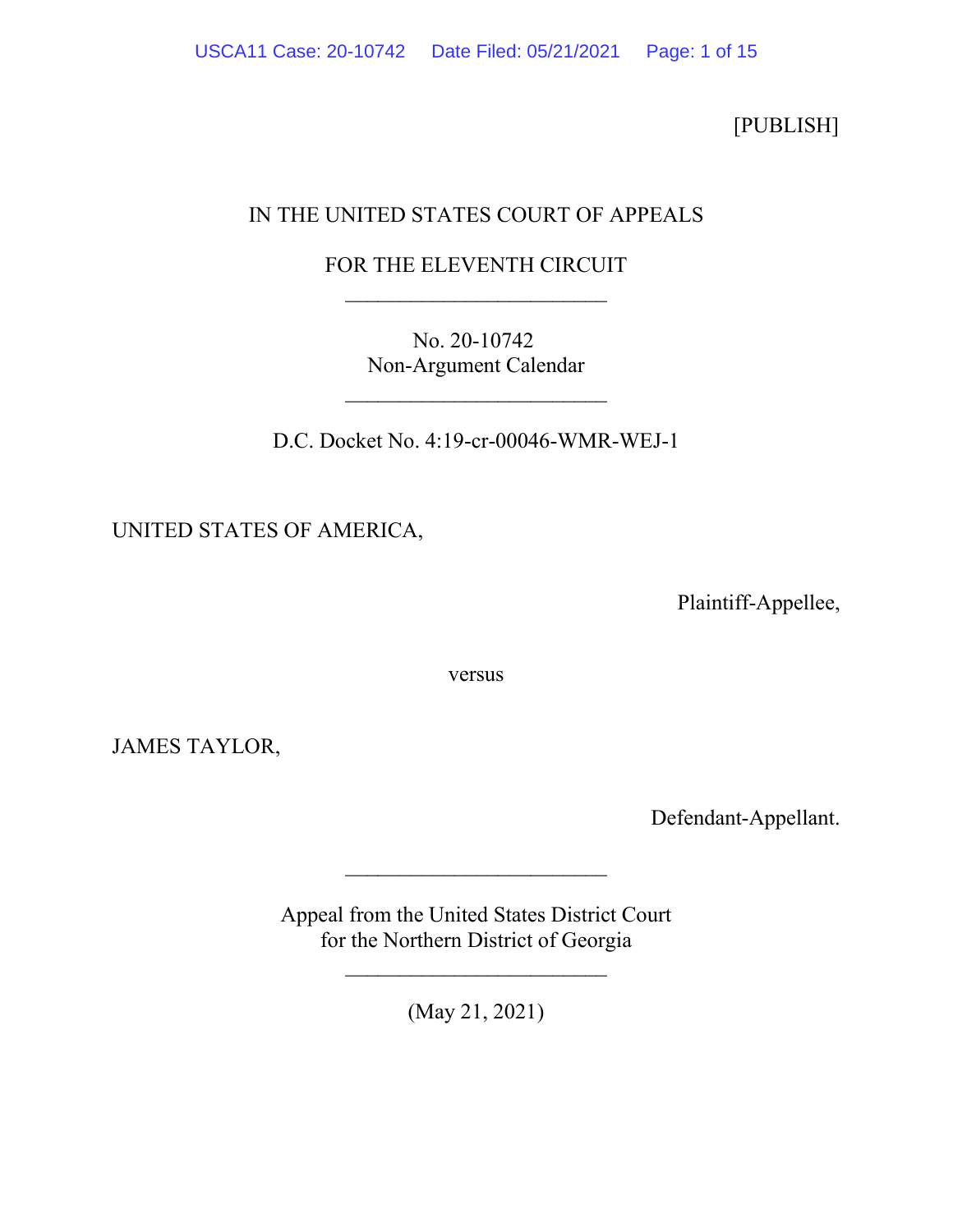Before JILL PRYOR, LUCK, and TJOFLAT, Circuit Judges.

### PER CURIAM:

James Taylor appeals the imposition of an electronic search condition on his conditions of supervised release and the substantive reasonableness of his aboveguideline 30-month sentence for being a felon in possession of a firearm. Taylor argues that the District Court below erred in two ways. First, Taylor claims that the District Court erred by imposing an electronic search condition on his supervised release conditions as a measure to deter him from future offenses. Then, Taylor argues that the District Court substantively erred by placing too much emphasis on his criminal history in imposing an above-guideline sentence. We disagree on both points and, accordingly, affirm.

I.

At 2:49 AM on February 23, 2019, officers from the Dalton Police Department were dispatched to check on the welfare of a non-responsive subject a man later identified as James Taylor. Dispatch advised the officers that Taylor seated in a truck in the middle of a road—did not respond to a motorist, who had honked his horn at Taylor's grey Chevrolet Avalanche but ultimately had to drive around the stopped truck.

When the first officer arrived at the scene, he observed a grey truck sitting in the middle of the road. The officer walked around to the passenger's side of the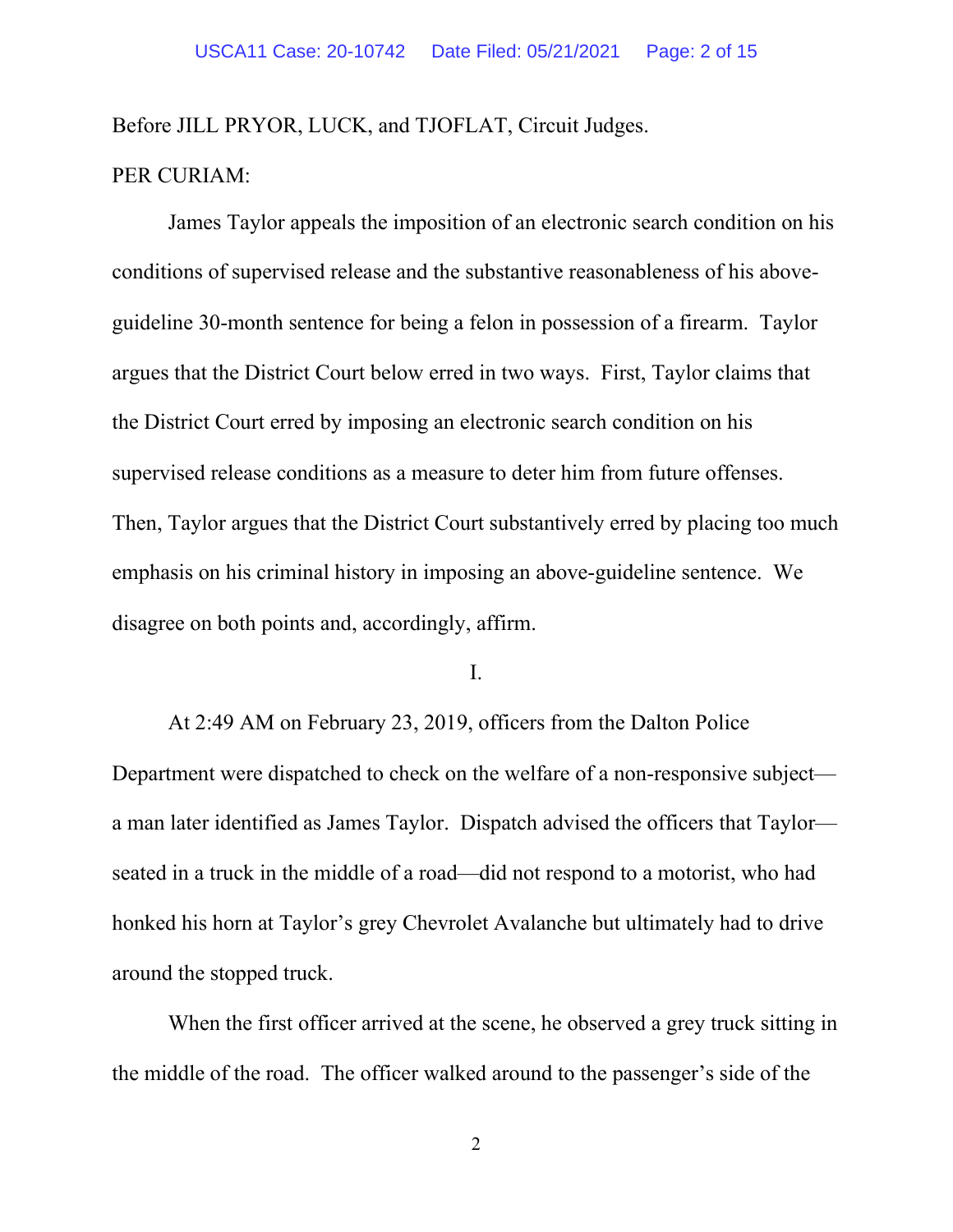truck and knocked on the window to get Taylor's attention. Taylor did not respond to the knock, but the officer could see Taylor's chest moving up and down, so he assumed that Taylor was alive. The officer then approached the driver's side of the truck and knocked on the window. Again, Taylor did not respond, so the officer opened the driver's side door and identified himself as a police officer.

This was apparently enough to rouse Taylor. As the police officer opened the driver's side door to the truck, Taylor awoke, appeared startled, and asked the officer what he was doing. The officer asked Taylor if he was okay; Taylor stated that he was but that he was confused as to why the police officer was standing beside his truck. At this point, the officer noticed that Taylor was slurring his speech and seemed nervous, but the officer did not smell any alcohol, nor did he see any indication that Taylor was intoxicated. So, the officer explained to Taylor that he was parked in the middle of the road and that another driver had honked, waiting for him to move.

When the officer ran a record check, he learned that Taylor had an active warrant from Walker County, Georgia, and that Taylor did not have a driver's license. The officer advised Taylor that he was under arrest for Driving While Unlicensed. When the officer began to handcuff Taylor, Taylor stated that he had a knife in his right-side front pocket. As the officer retrieved the knife from Taylor's pocket, a second officer—who recently arrived on the scene—observed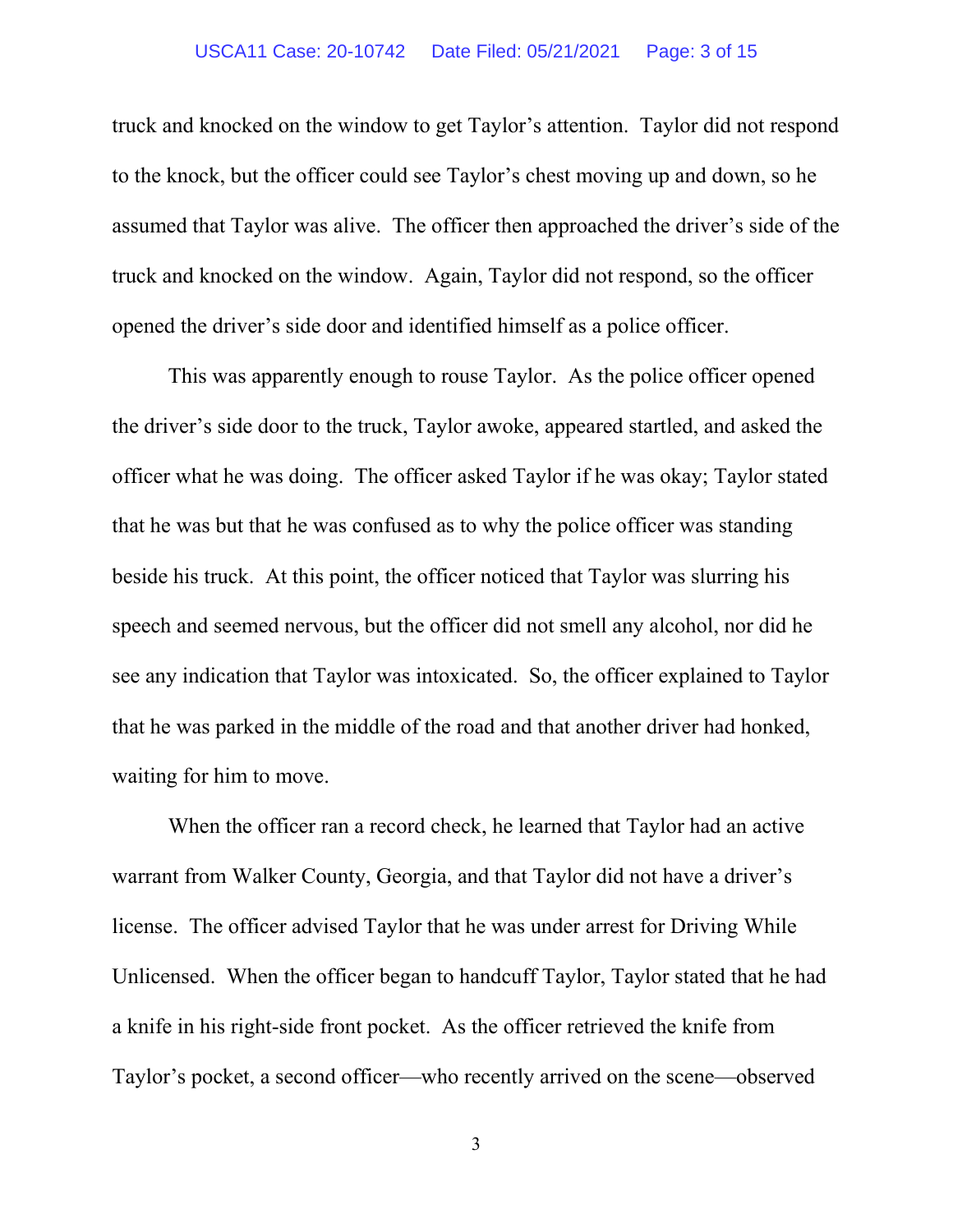#### USCA11 Case: 20-10742 Date Filed: 05/21/2021 Page: 4 of 15

that Taylor also had a firearm in his waistband. The firearm, a 9mm pistol, was then run through dispatch, but it came back without a record. An officer also ran a criminal history check on Taylor and found that he was convicted felon. As a result, Taylor was not permitted to possess a firearm, and the officers transported him to the Whitfield County Jail.

On August 28, 2019, a grand jury indicted Taylor for being a felon in possession of a firearm, in violation of 18 U.S.C.  $\S$  922(g)(1). Taylor pled guilty without a plea agreement on November 4, 2019. In Taylor's PSI, the probation officer calculated that Taylor's base offense level was 14 under U.S.S.G.  $\S 2K2.1(a)(6)(A)$ , but the officer applied a two-level reduction for acceptance of responsibility under  $\S 3E1.1(a)$ . The probation officer ultimately determined that, based on an offense level of 12 and a criminal history category of IV, Taylor's guideline range was 21 to 27 months.

Taylor filed a sentencing memorandum in which he stated that he struggled with sobriety and that his poor judgment was directly tied to his substance abuse. He noted, however, that he had been sober since his February 2019 arrest and that he was in enrolled in a theology correspondence course, as he hoped to join a ministry upon his release from prison.

The government also submitted a sentencing memorandum and argued that Taylor's criminal history weighed heavily in favor of a 42-month sentence. In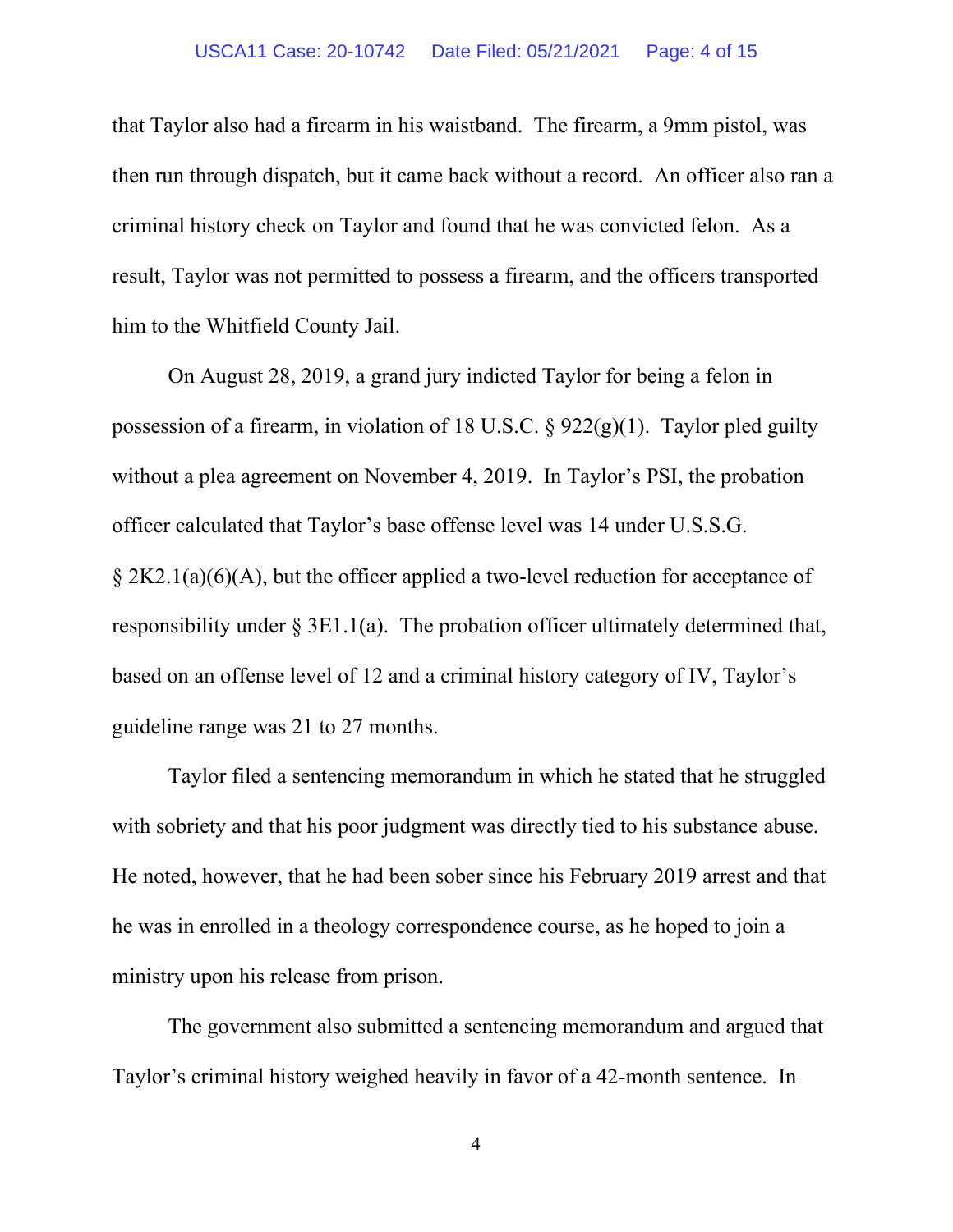### USCA11 Case: 20-10742 Date Filed: 05/21/2021 Page: 5 of 15

support, the government noted that Taylor habitually possessed guns when he was not permitted to and that Taylor's previous stints in custody had not deterred him from having a gun, despite his convicted felon status. The 42-month sentence, then, was necessary to deter Taylor from future prohibited conduct.

In response to the government's memorandum, Taylor acknowledged that he had been convicted for possessing a firearm six times in the last decade. Taylor likewise conceded that the District Court previously warned him that he would be facing substantially more time for this offense than he did for past offenses. But, in response to the government's proposed above-guidelines sentence, Taylor argued that he had received only probation for his prior offenses, so a withinguidelines sentence of imprisonment would already be substantially more than he previously received. Taylor additionally pointed out that, during the past decade, he had no convictions, and his firearm possession in this case was not in furtherance of committing other felony offenses but was in connection with the use of drugs or alcohol. As a result, Taylor argued that drug treatment would serve as a deterrent, and a within-guidelines sentence—when compared to his prior sentences—would be sufficient to achieve respect for the law.

At sentencing, the government maintained that a sentence of 42 months' imprisonment would be reasonable and sufficient to achieve the goals detailed in 18 U.S.C. § 3553(a). It argued that Taylor had shown disregard for the law, that a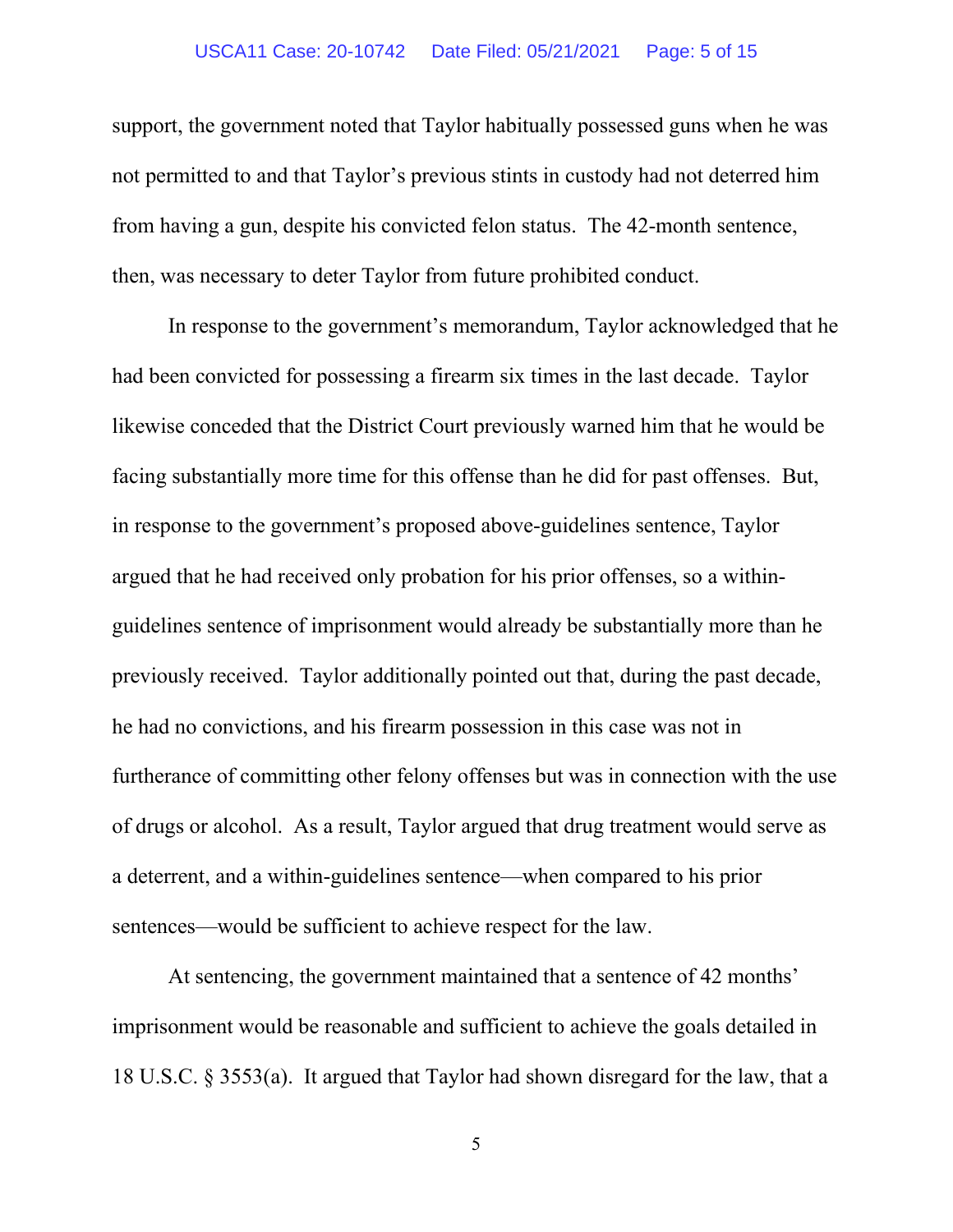### USCA11 Case: 20-10742 Date Filed: 05/21/2021 Page: 6 of 15

significant custodial sentence would send a strong message, and that such a sentence would hopefully deter him in the future. And the government noted that, in any event, a 42-month sentence was far below the maximum allowed by statute. In response, Taylor argued that the best deterrent for future offenses would be a drug treatment program in prison. And he reiterated that a within-guidelines sentence would be significantly more time than he received in the past. Indeed, Taylor had already spent one year in county jail, which was more time than he had served for any previous offense.

The District Court declined to impose the 42-month sentence the government suggested and instead sentenced Taylor to 30 months' imprisonment and three years of supervised release. The District Court stated that it intentionally chose a sentence three months beyond the upper end of the guideline range to send a message to Taylor about the seriousness of the offense and to promote respect for the requirement that Taylor cannot carry a weapon. And for the supervised release, the District Court ordered Taylor to submit his personal property, residence, car, documents, computers, digital and data storage devices, and office to search by the probation officer. The search condition required that any search pursuant to this condition was authorized "only when reasonable suspicion exists that [Taylor] violated a condition of [his] supervision and that areas to be searched contain evidence of this violation."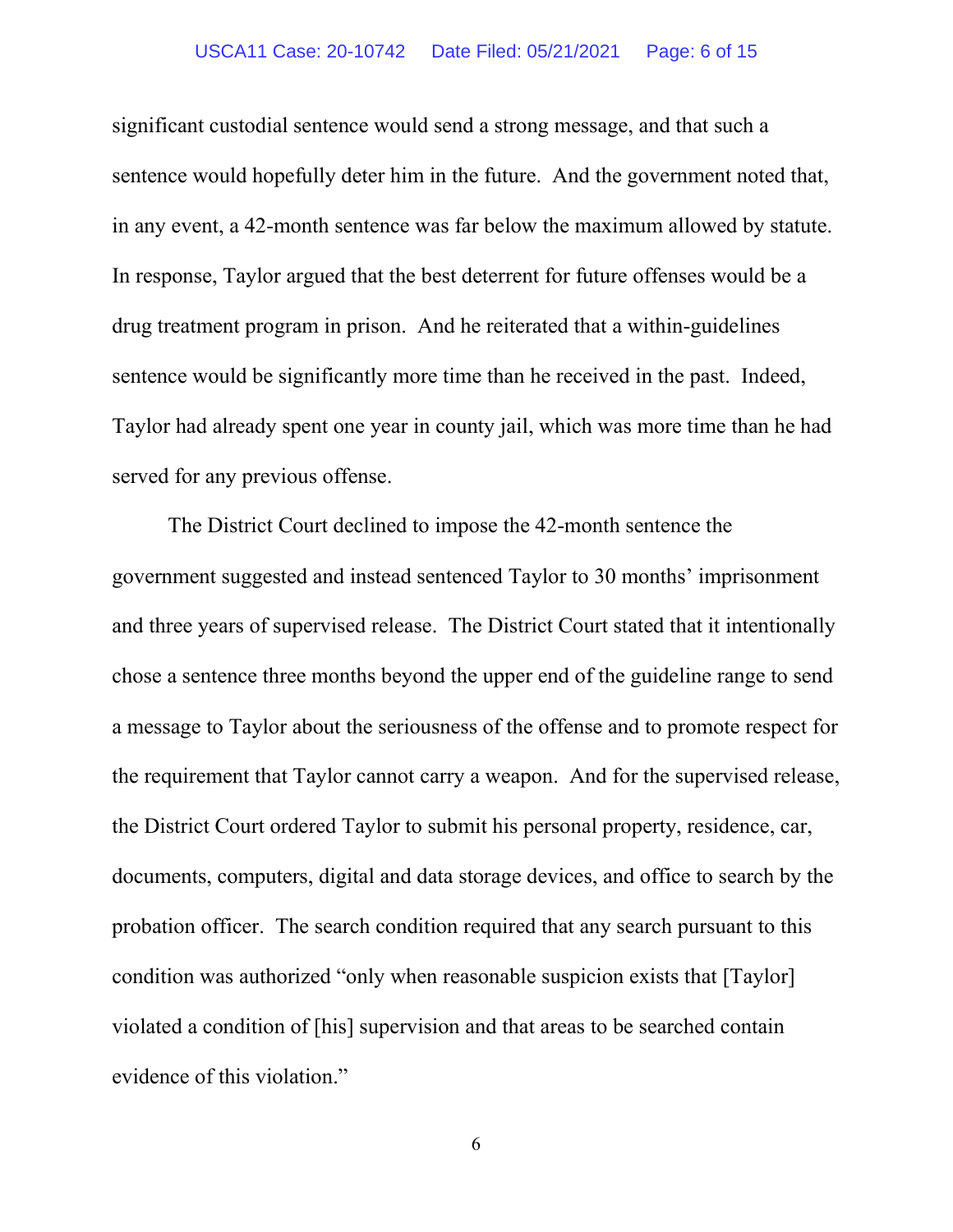Taylor objected to the upward variance as substantively unreasonable and to the search condition regarding computers and electronic equipment as overbroad. Noting Taylor's objection to the search condition, the District Court explained that since Taylor had a drug history, the electronic search condition was reasonable because evidence of drug activity could be reflected on his digital devices. Likewise, the District Court stated that it was reasonable to assume that, given Taylor's history, his devices might reflect a purchase or attempt to purchase a weapon "through Craigslist or otherwise."

Taylor timely appealed and argues (1) that the electronic search condition was unrelated to the goals of deterrence, public protection, or rehabilitation and (2) that his above-guidelines 30-month sentence is substantively unreasonable. We disagree on both counts and, accordingly, affirm the imposition of the electronic search condition and the 30-month sentence.

#### II.

We review the imposition of special conditions of supervised release for abuse of discretion. *United States v. Moran*, 573 F.3d 1132, 1137 (11th Cir. 2009). We likewise review the reasonableness of a sentence under the deferential abuseof-discretion standard. *Gall v. United States*, 552 U.S. 38, 41, 128 S. Ct. 586, 591 (2007). The party challenging a sentence bears the burden of demonstrating that the sentence is unreasonable in light of the record, the factors listed in 18 U.S.C.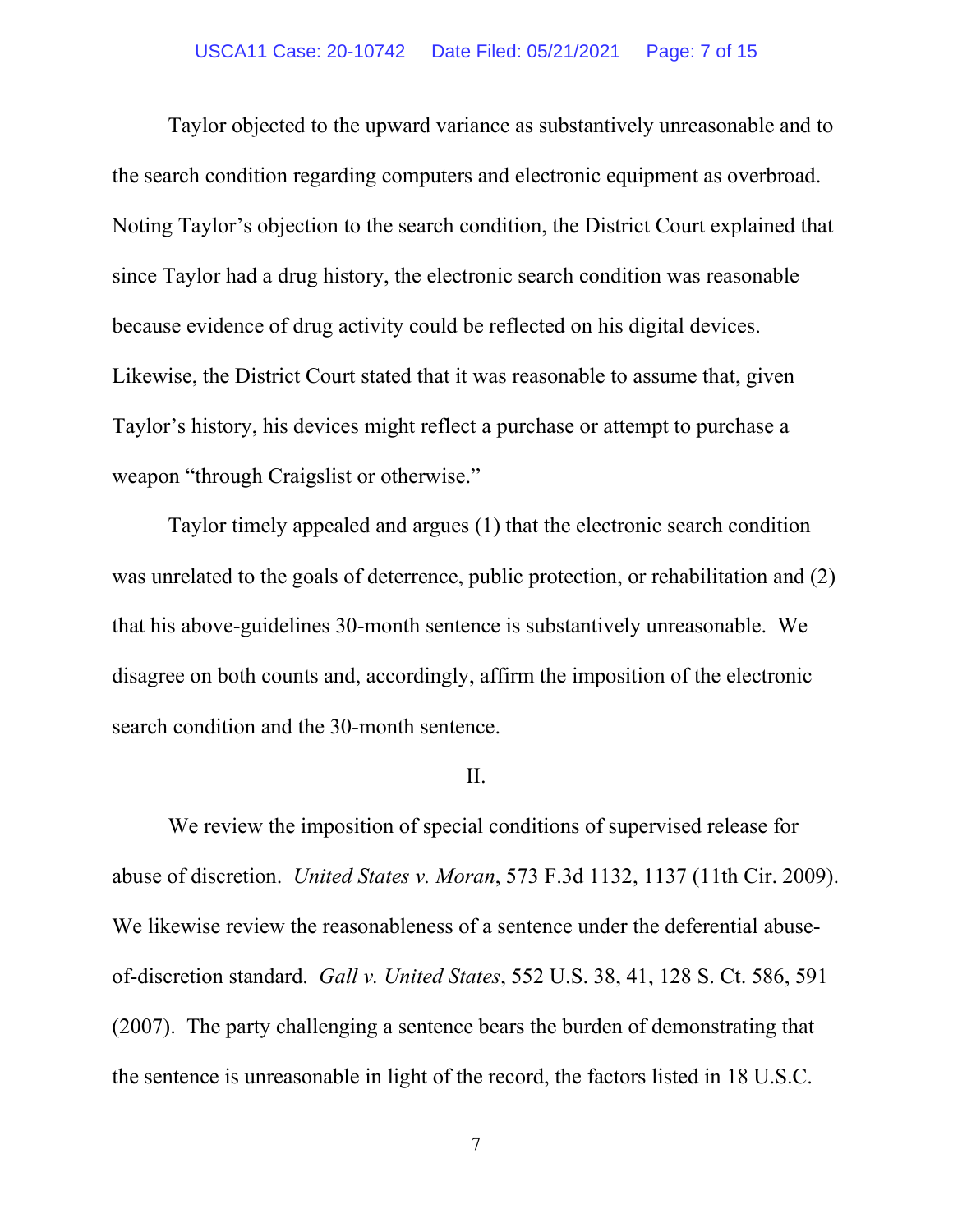§ 3553(a), and the substantial deference afforded sentencing courts. *United States v. Rosales-Bruno*, 789 F.3d 1249, 1256 (11th Cir. 2015).

### III.

Let's start with Taylor's electronic search condition.

As a general matter, a district court may order special conditions that: (1) are reasonably related to the nature and circumstances of the offense, history and characteristics of the defendant, and the needs for adequate deterrence, to protect the public, and to provide the defendant with needed training, medical care, or correctional treatment in an effective manner; (2) involve no greater deprivation of liberty than is reasonably necessary; and (3) are consistent with any pertinent policy statements issued by the Sentencing Commission. 18 U.S.C.  $\S 3583(d)(1)$ – (3); *see also* U.S.S.G. § 5D1.3(b). When imposing special conditions, a district court must consider what conditions best accomplish the purposes of sentencing. *Moran*, 573 F.3d at 1139.

Further, supervised release conditions that are undeniably related to 18 U.S.C. § 3553(a) sentencing factors are not vague and overbroad, *United States v. Nash*, 438 F.3d 1302, 1307 (11th Cir. 2006), though a special condition does not need to be supported by each of the § 3553(a) factors. *United States v. Zinn*, 321 F.3d 1084, 1089 (11th Cir. 2003). Nor does a special condition of supervised release need to relate to the particular offense of conviction. *United States v. Bull*,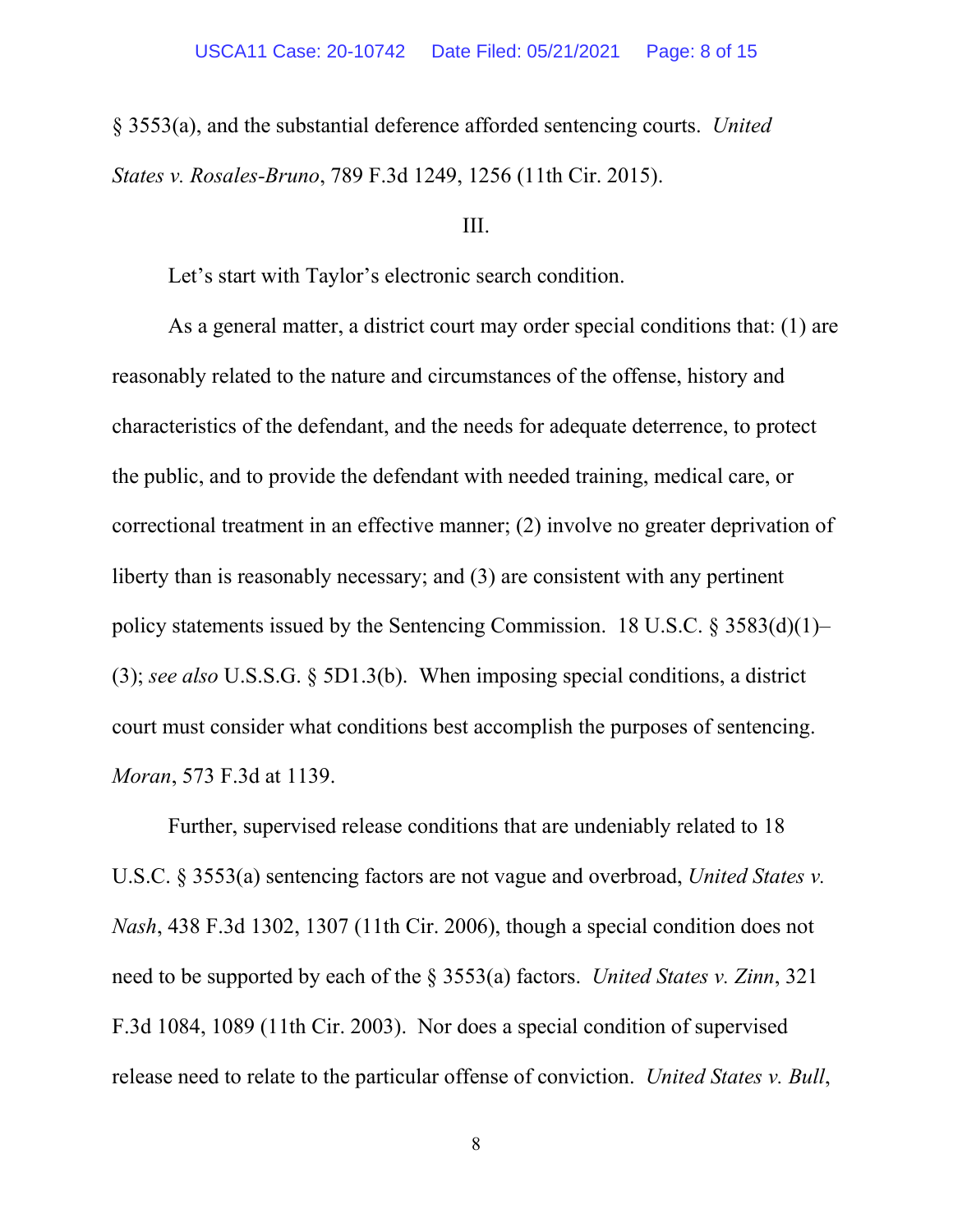214 F.3d 1275, 1277 (11th Cir. 2000). And although a condition of supervised release should not unduly restrict a defendant's liberty, a condition is not invalid simply because it limits the defendant's ability to exercise constitutionally protected rights. *United States v. Tome*, 611 F.3d 1371, 1376 (11th Cir. 2010). This makes sense: the goals of reducing recidivism and promoting rehabilitation warrant privacy intrusions that would not otherwise be allowed under the Fourth Amendment. *Castillo v. United States*, 816 F.3d 1300, 1305 (11th Cir. 2016).

At this point, we should note that electronic search conditions are typically reserved for sex offenders. But, as a matter of first impression in this Circuit, we hold that electronic search conditions may also be imposed on those who are not normal non-sex offenders, such as those who frequently recidivate, or habitually violate their conditions of supervised release, in a manner that poses a danger to others. This is consistent with the Sentencing Guidelines, which recognize that a special condition of supervised release requiring the defendant to submit to a search at any time of his person and property, including electronic devices, where law enforcement or the probation officer have reasonable suspicion of a violation of supervised release or unlawful conduct, is recommended in sex-offender cases and "may otherwise be appropriate *in particular cases*." U.S.S.G. § 5D1.3(d), (d)(7) (emphasis added).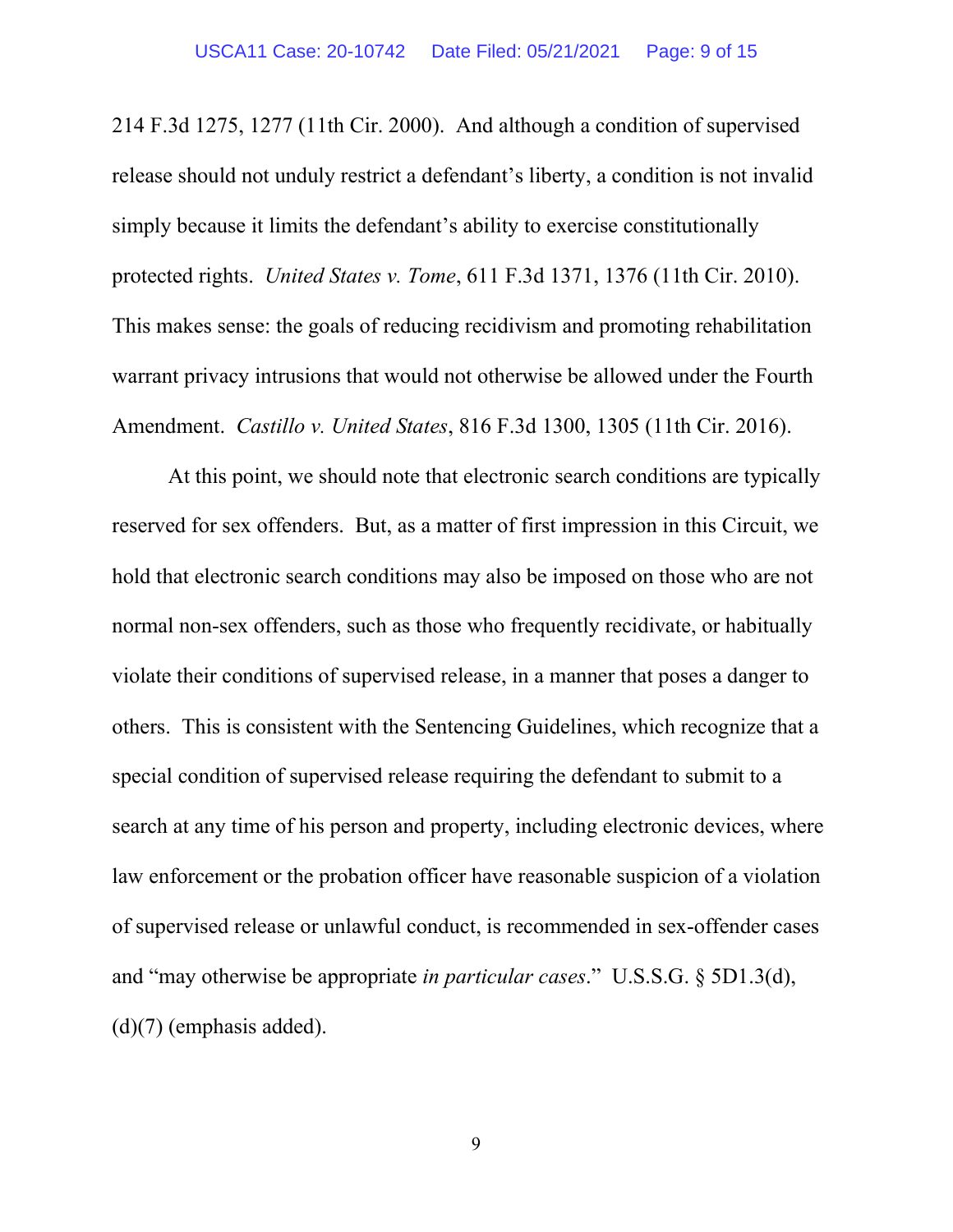With these principles in mind, it is clear that Taylor has failed to show that the District Court abused its discretion by imposing the electronic search condition as a special condition of his supervised release. Although the electronic search condition did not relate directly to Taylor's firearm offense, it was reasonably related to Taylor's history as a recidivist and the statutory goals of deterring him from future potentially dangerous offenses. 18 U.S.C. § 3583(d)(1)–(3); *Moran*, 573 F.3d at 1139–41 (upholding a release condition unrelated to the defendant's instant offense, but where the condition specifically related to the defendant's prior convictions).

Further, Taylor was not a "normal non-sex offender." Indeed, Taylor has conceded that he was a chronic lawbreaker. The District Court recognized this fact and repeatedly noted its concern that Taylor would continue to purchase and possess both drugs and guns. From there, it was entirely reasonable for the District Court to conclude that Taylor may purchase those drugs and guns over the internet. A mere search of a physical space—as the District Court pointed out—would be far less likely to reveal such violations. So, even though Taylor was not a sex offender, it was not an abuse of discretion for the District Court to impose an electronic search condition here.

Lastly, Taylor argues that the electronic search condition was vague and overbroad because it allowed "unfettered access to content across any number of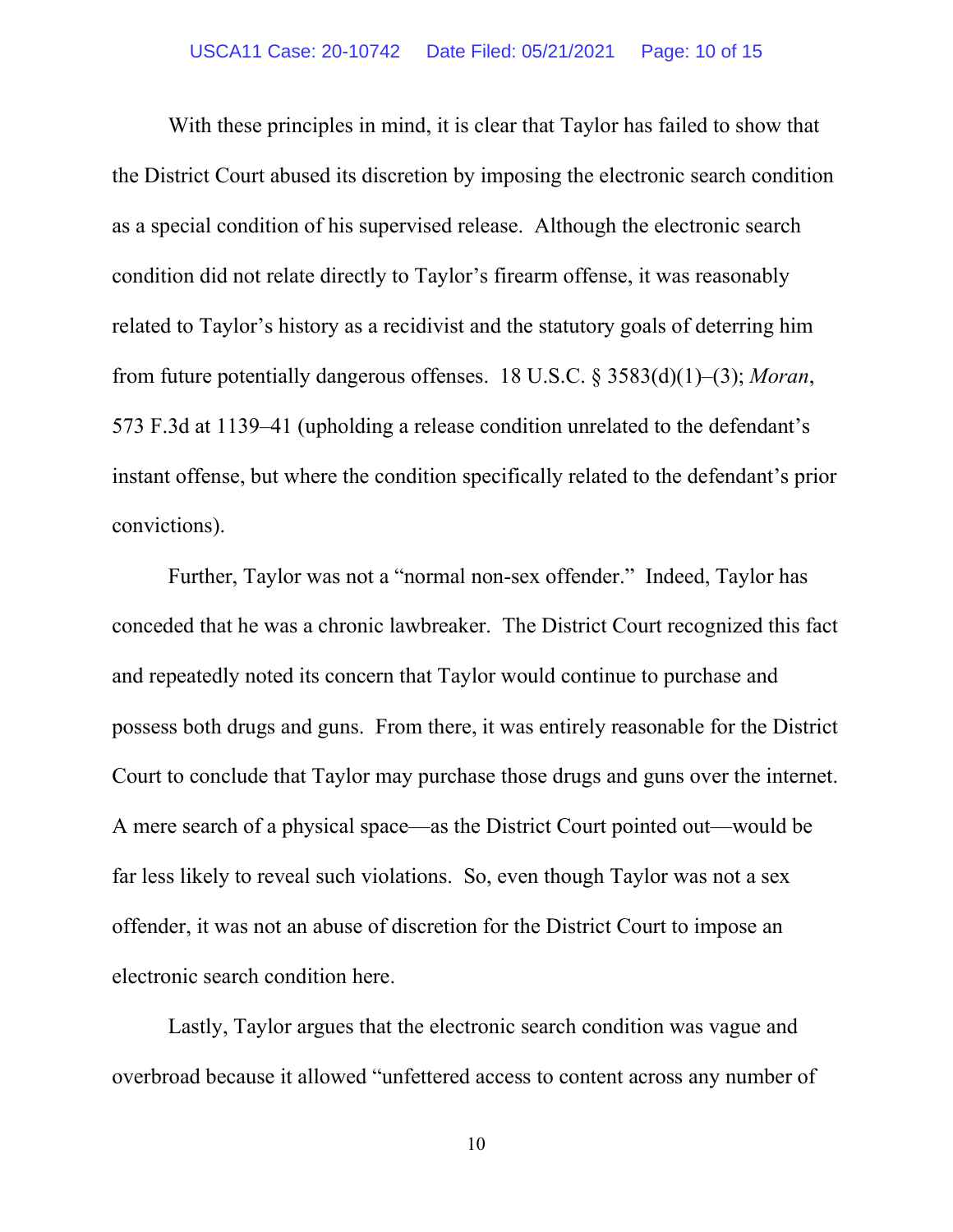#### USCA11 Case: 20-10742 Date Filed: 05/21/2021 Page: 11 of 15

devices" and because the phrase "areas to be searched" was ambiguous. But we can dispose of these arguments quickly. First, the electronic search condition was not overbroad because it allowed access only at a reasonable time, when there was reasonable suspicion of a violation, and where the specific area to be searched contained evidence of that violation. And second, the phrase "areas to be searched" was not vague because the specific areas to be searched were enumerated in the search condition, and the commonsense meaning of the phrase—especially as it referred back to a list of enumerated areas—was plain. In fact, the search condition here was clear that it authorized a search of only the area thought to contain the violation.

Accordingly, the District Court did not abuse its discretion by imposing the electronic search condition on Taylor's conditions of supervised release, and thus we affirm its imposition.

#### IV.

Now, to the substantive reasonableness of Taylor's sentence.

A district court must impose a sentence that is "sufficient, but not greater than necessary, to comply with the purposes" listed in 18 U.S.C.  $\S 3553(a)(2)$ , which include reflecting the seriousness of the offense, promoting respect for the law, providing just punishment, affording adequate deterrence, protecting the public from the defendant's further crimes, and providing the defendant with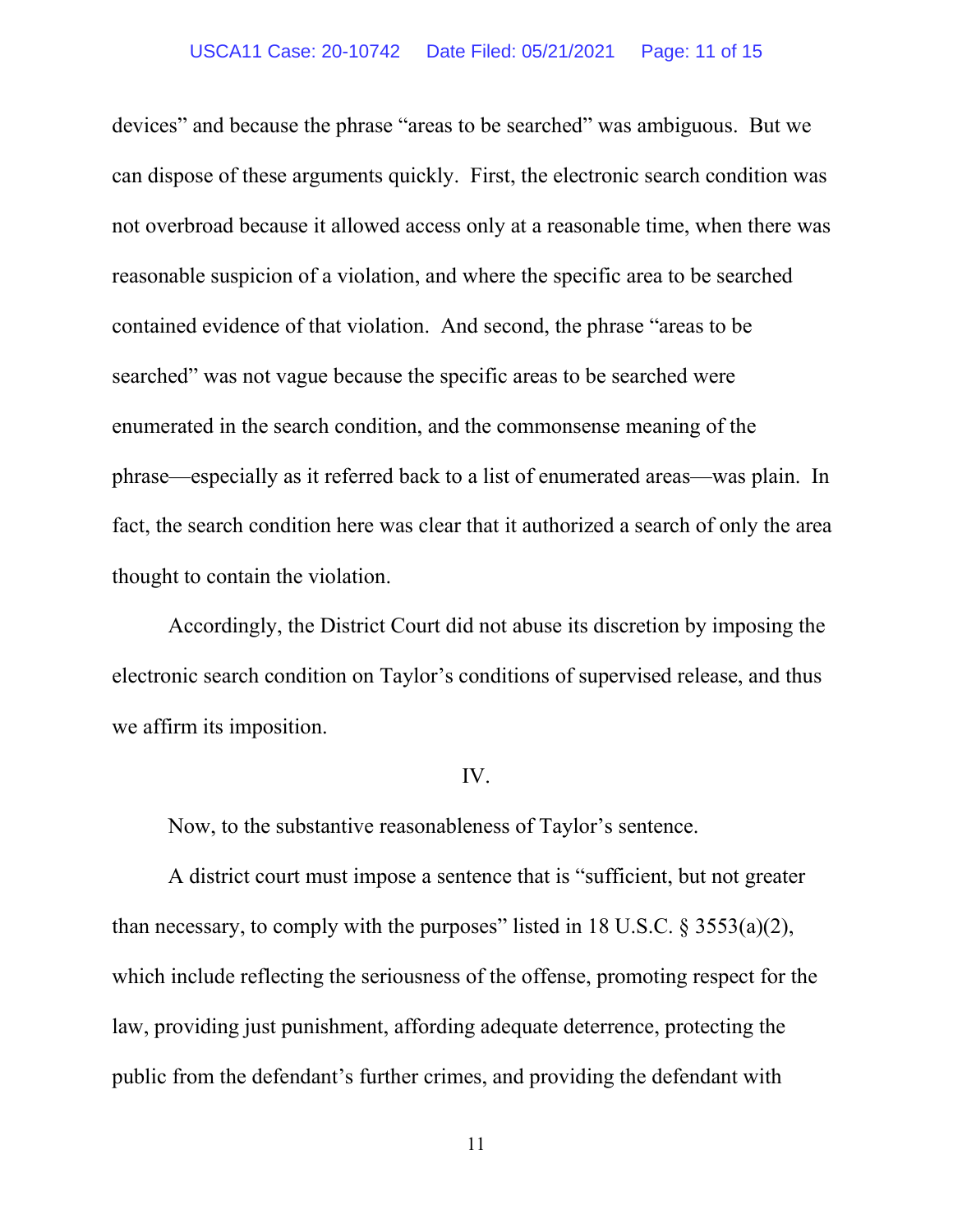appropriate correctional treatment. 18 U.S.C. § 3553(a). A district court must also take into consideration the "nature and circumstances" of the offense and the "history and characteristics" of the defendant. *Id.* § 3553(a)(1). In addition, the statute directs the district court to consider the types of sentences available, the applicable guideline range, any pertinent policy statement issued by the Sentencing Commission, the need to avoid unwarranted sentencing disparities, and the need to provide restitution to victims. *Id.* § 3553(a)(3)–(7).

The weight accorded to any one  $\S$  3553(a) factor is a matter "committed to the sound discretion of the district court," and a court may attach "great weight" to one factor over others. *Rosales-Bruno*, 789 F.3d at 1254 (quotation marks omitted). However, a district court's unjustified reliance on a single  $\S 3553(a)$ factor may be a "symptom" of unreasonableness. *United States v. Pugh*, 515 F.3d 1179, 1191 (11th Cir. 2008). The district court is not required to explicitly address each of the § 3553(a) factors or all of the mitigating evidence. *United States v. Amedeo*, 487 F.3d 823, 833 (11th Cir. 2007). Rather, "[a]n acknowledgment [that] the district court has considered the defendant's arguments and the  $\S 3553(a)$ factors will suffice." *United States v. Gonzalez*, 550 F.3d 1319, 1324 (11th Cir. 2008).

A district court "imposes a substantively unreasonable sentence only when it (1) fails to afford consideration to relevant factors that were due significant weight,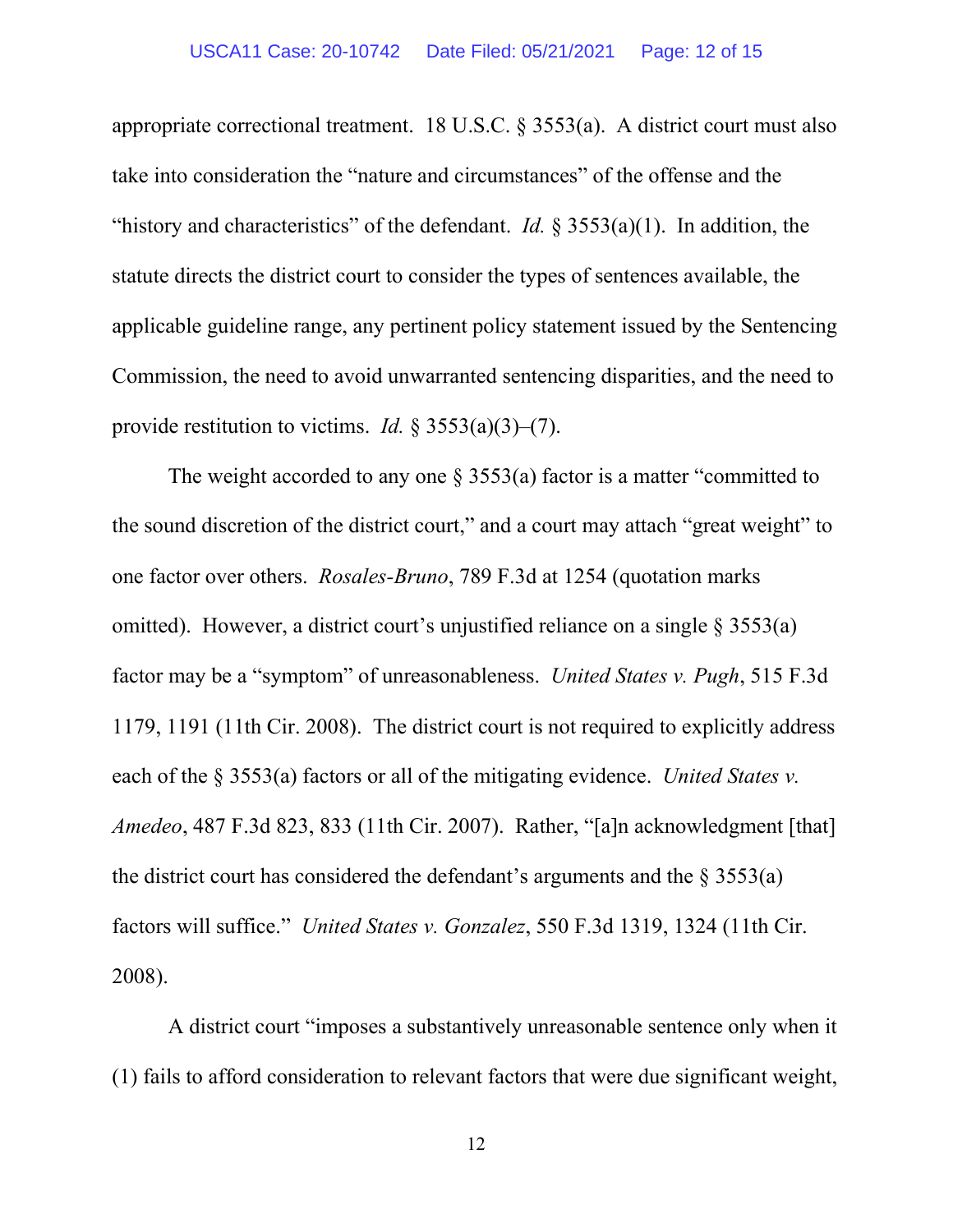(2) gives significant weight to an improper or irrelevant factor, or (3) commits a clear error of judgment in considering the proper factors." *Rosales-Bruno*, 789 F.3d at 1256 (quotation marks omitted). We may vacate the sentence only if we "are left with the definite and firm conviction that the district court committed a clear error of judgment in weighing the  $\S$  3553(a) factors" by imposing a sentence that falls outside the range of reasonableness as dictated by the facts of the case. *United States v. Irey*, 612 F.3d 1160, 1190 (11th Cir. 2010) (en banc) (quotation marks omitted).

In reviewing the substantive reasonableness of a sentence imposed outside the guideline range, we may take the degree of variance into account and consider the extent of a deviation from the guidelines. *Gall*, 552 U.S. at 47, 128 S. Ct. at 594–95. Although there is no proportionality principle in sentencing, a major variance from the advisory guideline range requires a more significant justification than a minor one, and the justification must be sufficiently compelling to support the degree of the variance. *Irey*, 612 F.3d at 1196. The district court may vary upward based on conduct that was already considered in calculating the guideline range. *United States v. Williams*, 526 F.3d 1312, 1324 (11th Cir. 2008). Finally, a sentence imposed well below the statutory maximum penalty is an indicator of a reasonable sentence. *Gonzalez*, 550 F.3d at 1324.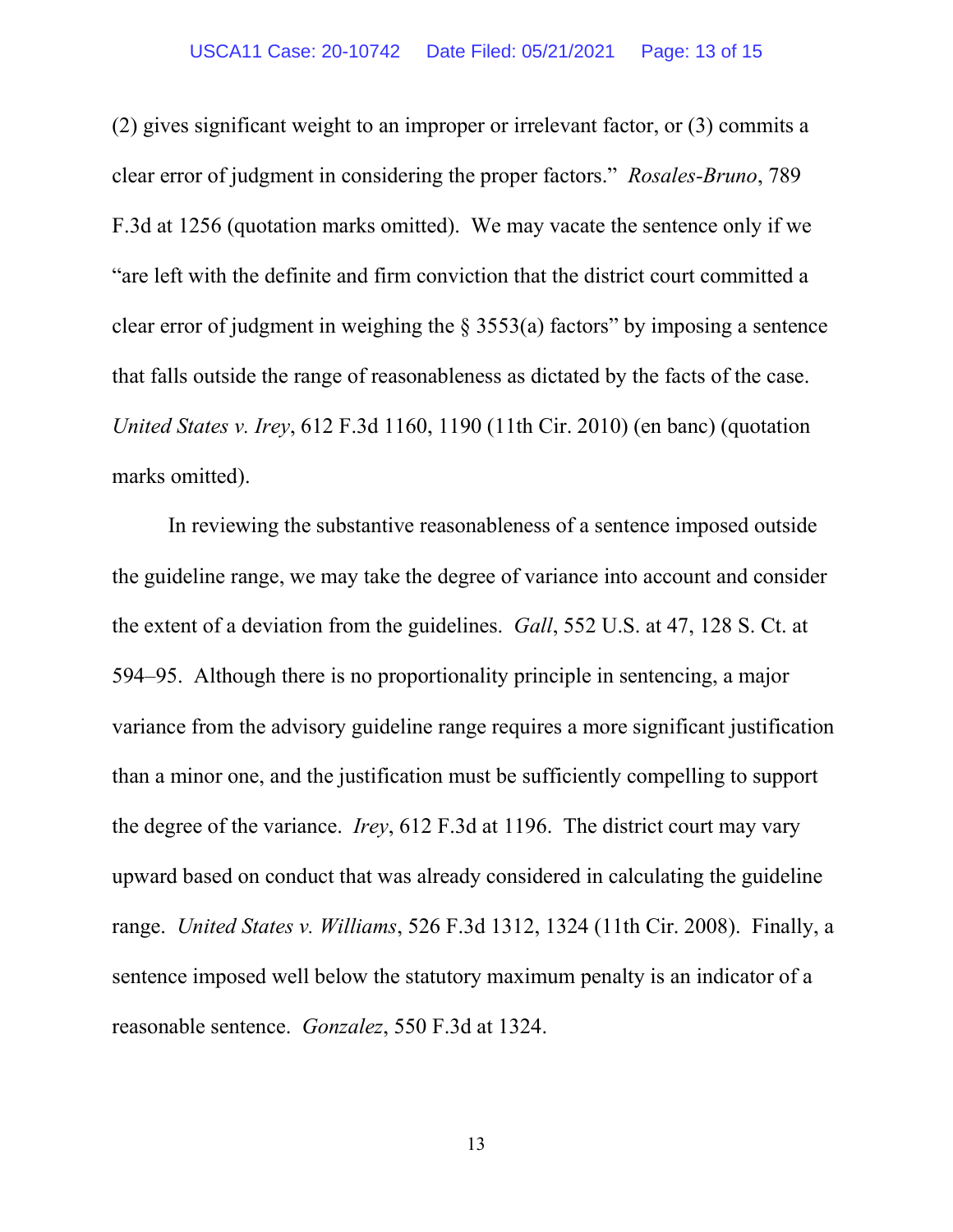Here, the District Court did not substantively err in varying upward by three months. In weighing the § 3553(a) factors to formulate a sentence, the District Court declined to impose the government's requested 42-month sentence but instead found that a sentence of 30 months was sufficient and not greater than necessary to meet the goals of the  $\S$  3553(a) factors. The District Court quite reasonably placed heavy emphasis on a few of the § 3553(a) factors: the nature and circumstances of the offense in light of Taylor's prior criminal history, promoting respect for the law, and deterring Taylor from continued violations of the prohibition against him possessing a gun. We find the District Court's deterrence rationale particularly compelling. This was Taylor's *seventh* conviction for illegally possessing a gun, and Taylor received little to no jail time for his previous offenses. It was hardly an abuse of discretion, then, for the District Court to conclude that Taylor had not been deterred from violating the law by his prior punishments.

And the sentence Taylor received—30 months' imprisonment—was significantly less that the statutory maximum sentence—10 years' imprisonment. Again, this is an indicator of the sentence's reasonableness. *Gonzalez*, 550 F.3d at 1324. So, given the District Court's consideration of the § 3553(a) factors, and given that Taylor's sentence falls well below the statutory maximum, we hold that